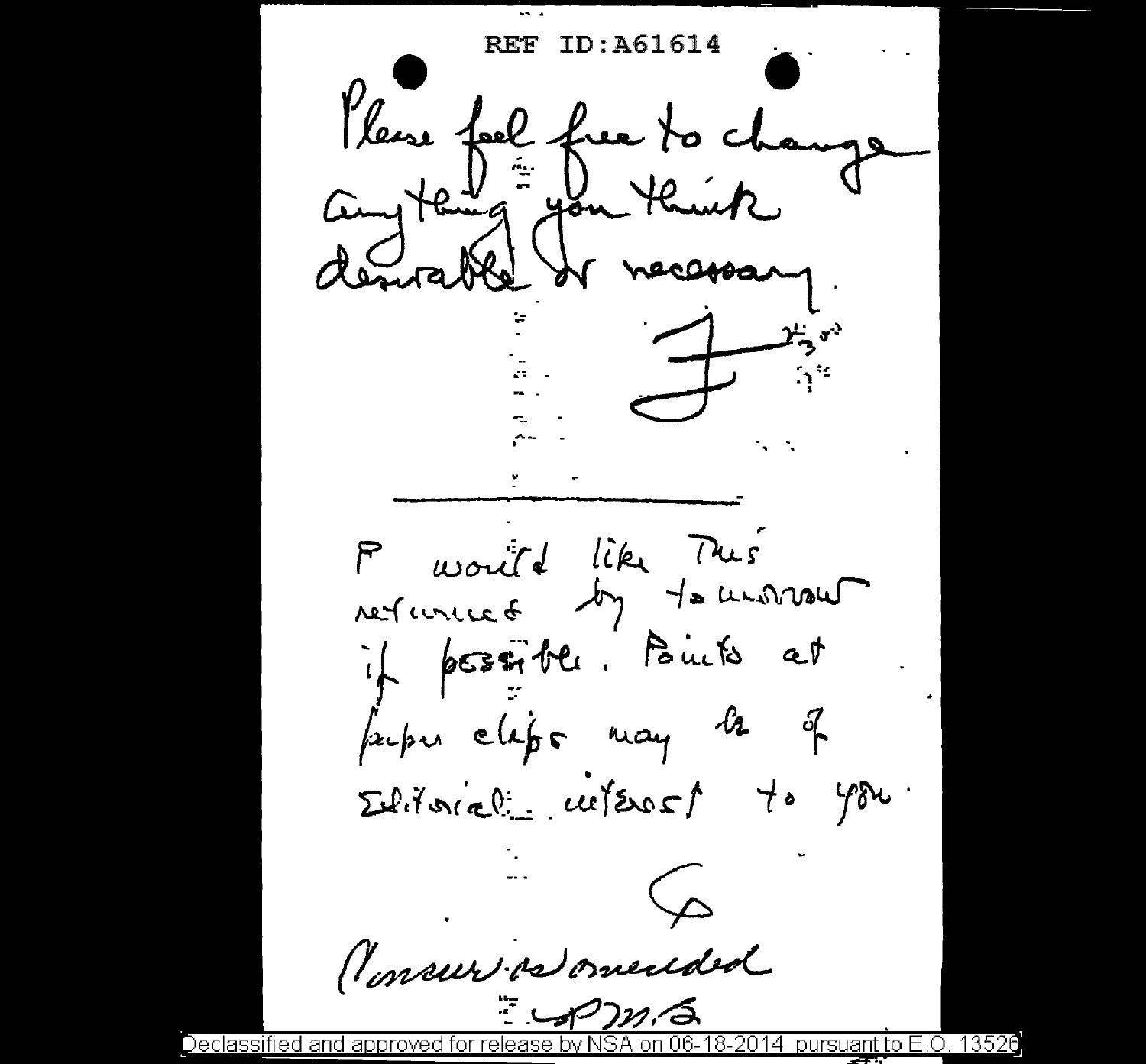Re ERE PRIACIS14 info- Chileaus walled S-Rand water M-209 - Deax

Friday 1000 a.m.  $A F P$ la Comman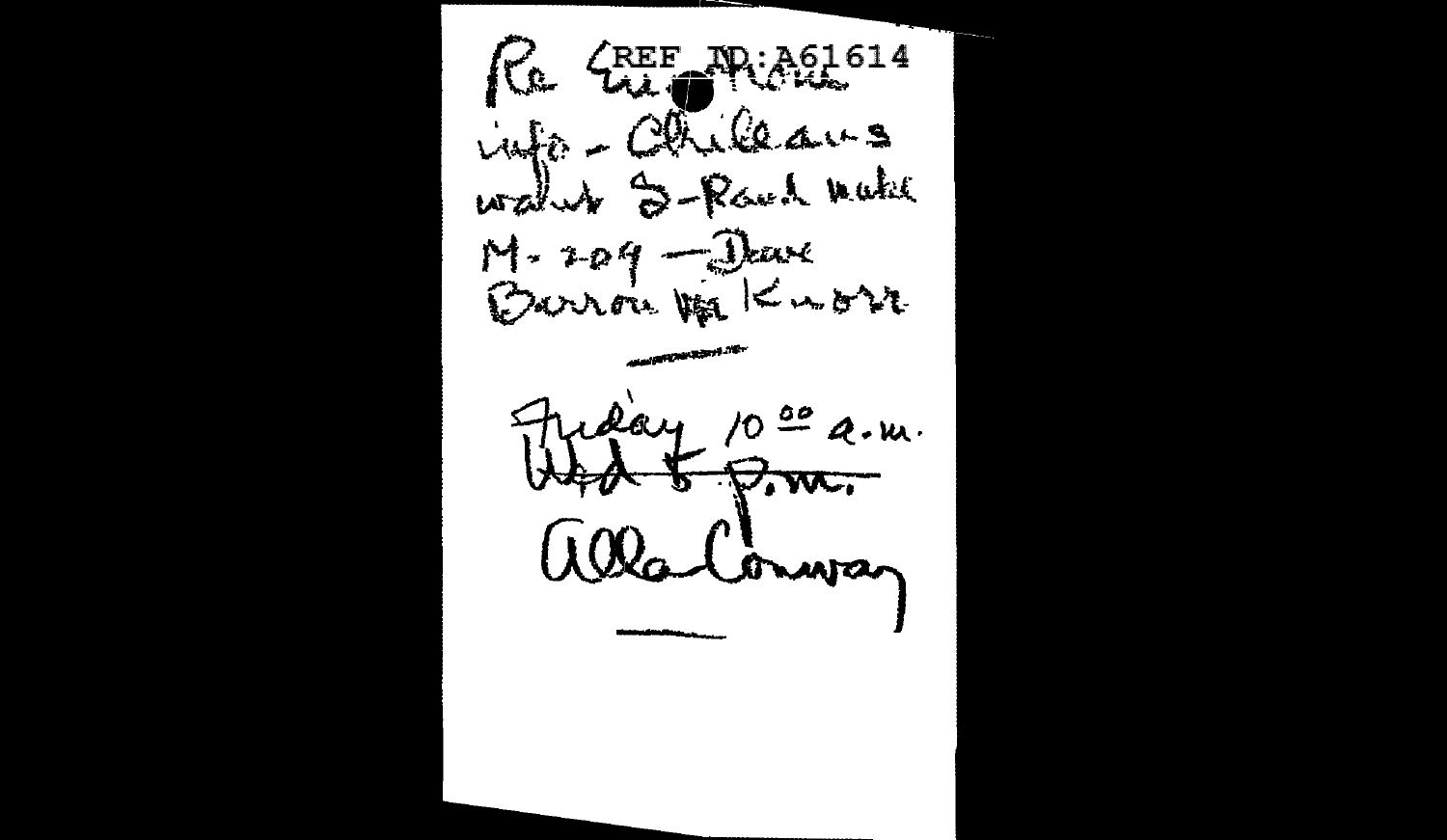## REF ID:A61614

BORIS HAGELIN

Zug, Nova 19, 1958

Fecanizati

·. ·· ... ·· ... ·· ... ··.. · .. · .. · .. · .. · ..

 $EO(3.3(h)(2)$ PL 86-36/50 USC 3605

Dear B111:

Many thanks for the PS on Elizebeths letter to Anniel

The main resaon I write to you today is that I just had a letter from Bo, where he told me among other things that he expected to go to Ciudad Trujillo in order to sell machines. I do not think

<del>[TOP SECRE]</del>

Bo also in his letter gave me the reason for not accepting the  $5%$ I offered him for the pocket machine rights: There is so much interest shown in the US for this machine, that he feels that his rights are worth more  $\sqrt{10\%}/$ ,

I had a talk with John Ferguson a few days ago, and I suppose that

I must say that Bo writes very reasonbay worded letters now, and that he evidently puts a lot of work and energy into our business.

Will you please thank Elizebeth from Annie for her long and interestwith you prease than all about the Friedman offspring, As you know, Annie cannot write in English, but she may later on "dictate" a letter to me, for Elizebeth.

Annie has been feeling better lately, but she has not regained her this has seen learning sector incertig and the manufactured in the section of until the 21st of December, when we expect to go to Rome for the Holidays. This will be the first time we will take some time for sightseetng,and not for business, tn Rome, and we only hope for some sun.

We would like to go to Sicily in January, but this ls too early to we would like to go to sicily in sammary, but this is too early to<br>say for certain, if we can do it or not. A lot will depend on the negociations with John F., who should be back from a round-the-world trip by then.

Now we do hope that you are both well. And I trust it will not be long before I get your comments on the Bo questions.

With love and affectionate regards from Annie and myself.

Sincerely  $70 - 7$ 

f<del>for secre</del>